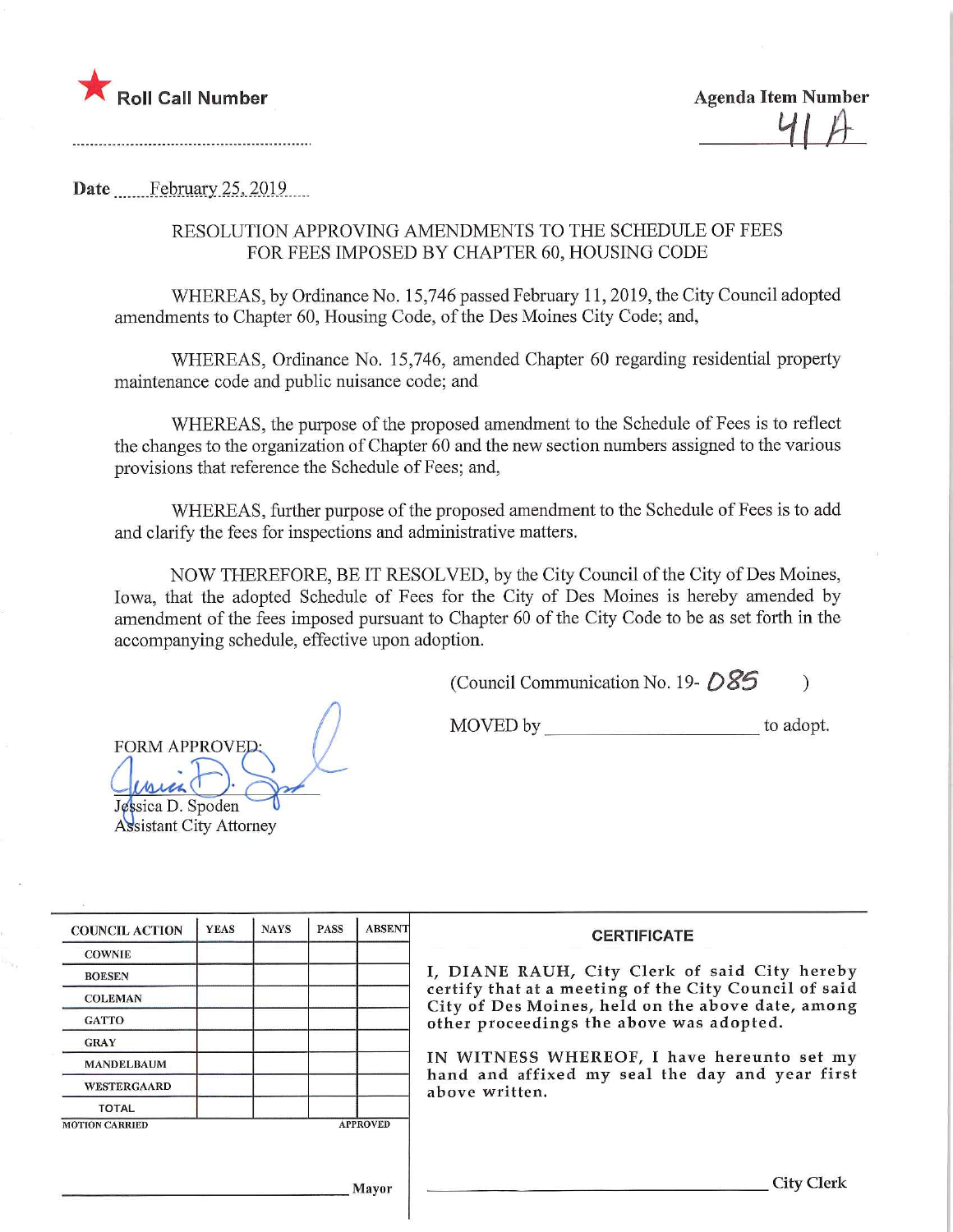|                                        | <b>CATEGORY</b>                                              | <b>SUB-CATAGORY</b>                                       | <b>CODE</b>  | <b>DESCRIPTION</b>                                                                                                                                                                                                                     | FEES     | <b>LATE FEES</b> | <b>ADMIN</b> | <b>EFFECT</b> | <b>ROLL CALL</b> | <b>RC DATE</b> |
|----------------------------------------|--------------------------------------------------------------|-----------------------------------------------------------|--------------|----------------------------------------------------------------------------------------------------------------------------------------------------------------------------------------------------------------------------------------|----------|------------------|--------------|---------------|------------------|----------------|
| <b>DEPARTMENT</b>                      |                                                              |                                                           |              |                                                                                                                                                                                                                                        |          |                  | <b>FEES</b>  | <b>DATE</b>   |                  |                |
| FIRE DEPT                              | Fire Prevention                                              | Reports and Photographs                                   | $46 - 33(e)$ | Fire Investigative Photos; per photograph                                                                                                                                                                                              | \$10.00  |                  |              | 12/18/02      |                  |                |
| FIRE DEPT                              | Fire Prevention                                              | Reports and Photographs                                   | $46 - 33(f)$ | Copies and Printouts shall be furnished to the<br>federal, state or municipal governments or their<br>agencies without charge.                                                                                                         | \$0      |                  |              | 12/18/02      |                  |                |
| FIRE DEPT                              | Inspections                                                  | Follow-up of Initial Permit<br>Inspection                 | 46-430       | Fire department permit: Follow-up inspection to<br>obtain or confirm compliance with a specification,<br>regulation, permit condition or fire department<br>order; first hour of inspection time.                                      | \$122.00 |                  |              | 03/01/17      | 16-2182          | 12/19/16       |
| FIRE DEPT                              | Inspections                                                  | Follow-up of Initial Permit<br>Inspection                 | 46-430       | Fire department permit: Follow-up inspection to<br>obtain or confirm compliance with a specification,<br>regulation, permit condition or fire department<br>order; Fee amount per quarter hour after first hour<br>of inspection time. | \$35.00  |                  |              | 03/01/17      | 16-2182          | 12/19/16       |
| FIRE DEPT                              | Inspections                                                  | Follow-up After Violation                                 | 46-431       | Fire code violation: Follow-up inspection to obtain<br>or confirm compliance with a specification,<br>regulation, permit condition or fire department<br>order; per hour for first hour of inspection time.                            | \$122.00 |                  |              | 03/01/17      | 16-2182          | 12/19/16       |
| <b>FIRE DEPT</b>                       | Inspections                                                  | Follow-up After Violation                                 | 46-431       | Fire code violation: Follow-up inspection to obtain<br>or confirm compliance with a specification,<br>regulation, permit condition or fire department<br>order; Fee amount per quarter hour after first hour<br>of inspection time.    | \$35.00  |                  |              | 03/01/17      | 16-2182          | 12/19/16       |
| <b>COMMUNITY</b><br><b>DEVELOPMENT</b> | Neighborhood<br>Inspection<br><b>Rental Code</b>             | <b>Real-Estate Installment</b><br><b>Sales Inspection</b> | 60-224       | Real estate-installment sales-inspection filing fee                                                                                                                                                                                    | \$77.50  |                  |              | 08/26/16      | 16-1423          | 08/22/16       |
| <b>COMMUNITY</b><br><b>DEVELOPMENT</b> | Neighborhood<br>Inspection<br><b>Public Nuisance</b><br>Code | Inspection and<br><b>Reinspection Fees</b>                | 60-200       | Enforcement Inspection or Legal Inspection                                                                                                                                                                                             | \$103.00 |                  |              | 02/26/19      | $19 -$           | 02/25/19       |
| <b>COMMUNITY</b><br><b>DEVELOPMENT</b> | Neighborhood<br>Inspection<br><b>Public Nuisance</b><br>Code | Inspection and<br><b>Reinspection Fees</b>                | 60-200       | <b>Reinspection Fee</b>                                                                                                                                                                                                                | \$100.00 |                  |              | 02/26/19      | $19 -$           | 02/25/19       |
| <b>COMMUNITY</b><br><b>DEVELOPMENT</b> | Neighborhood<br>Inspection<br><b>Public Nuisance</b><br>Code | Miscellaneous Fees                                        | 60-200       | Photographs                                                                                                                                                                                                                            | \$15.00  |                  |              | 02/26/19      | $19 -$           | 02/25/19       |

 $\bar{\chi}$ 

Schedule of Fees - Page 43 - November 19, 2018February 25, 2019